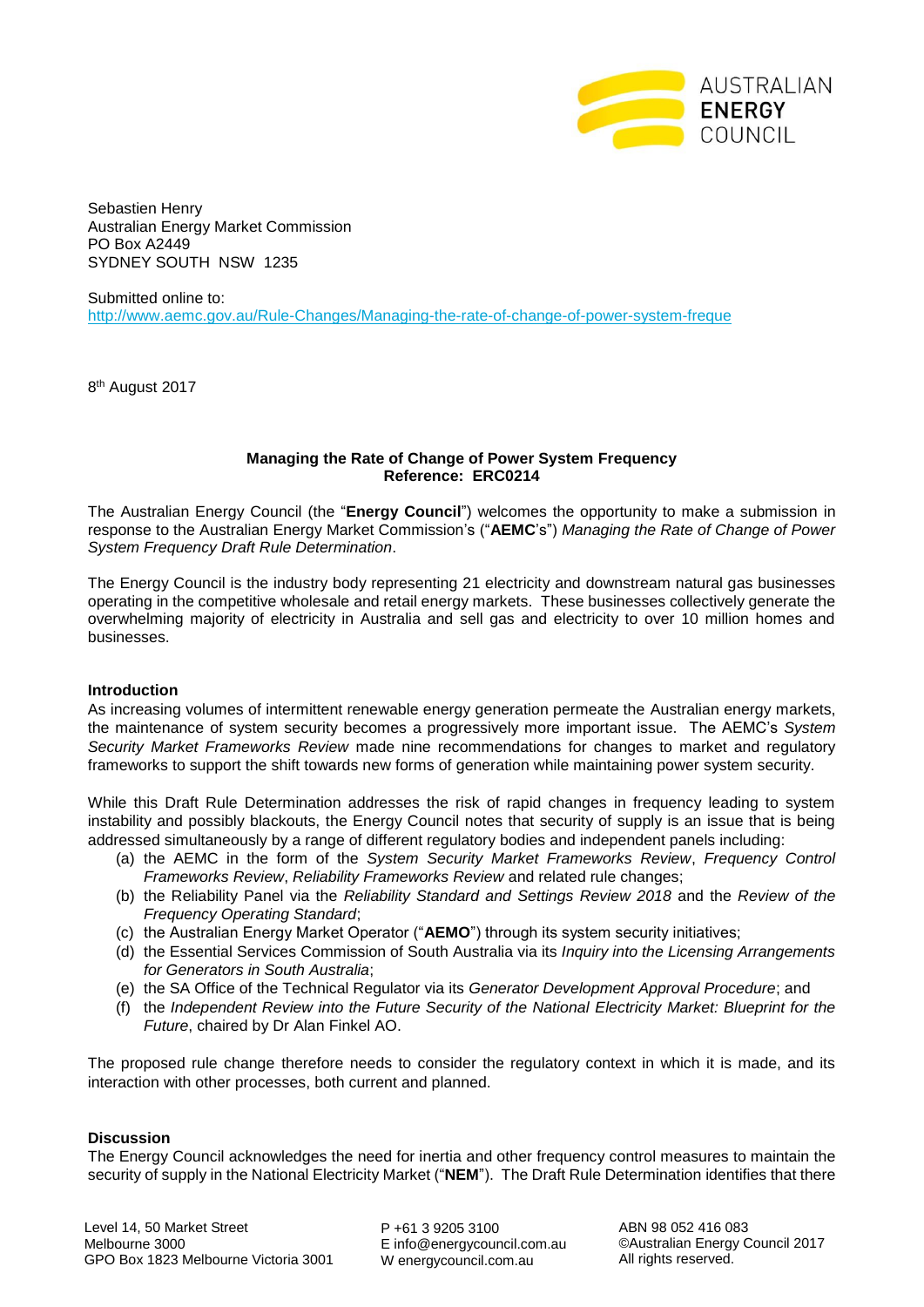is a "minimum level of inertia" to maintain an islanded system in a satisfactory operating state (and avoid a system black condition), and "additional inertia", which would allow for a more unconstrained operation of the islanded system or additional interconnector flows when not islanded.

As the AEMC identifies, once a minimum level of inertia is obtained, then additional inertia's market benefits diminish as inertia increases, to the point where additional inertia provides no additional benefits.

The AEMC proposes that Transmission Network Service Providers ("**TNSP**s") provide the minimum level of inertia required to maintain the secure operation of the power system, and additional levels of inertia be provided via a market mechanism to be considered in conjunction with the proposed *Inertia Ancillary Service Market* rule change (ERC0208).

In the Energy Council's previous submission, it was argued that the TNSPs are not the most appropriate entity to provide inertia services because they may act as both procurer and supplier of the services, creating a conflict of interest and entrenching economic inefficiencies. The Energy Council still holds this view. While it appreciates the AEMC's proposed approach to allow TNSPs flexibility in how they meet the inertia services obligation, the Energy Council still believes that TNSPs are less likely to consider third party and non-network solutions due to their staff skills and organisational culture, and to this end, their provision of minimum inertia services is likely to be less efficient than they otherwise could be.

The Energy Council's concerns that TNSPs are not the most appropriate administrators of inertia schemes are exacerbated by the Draft Rule Determination's proposed separation of inertia services into a regulated portion for the minimum level required, and a market-based portion for additional inertia services.

The minimum threshold level of inertia for an inertial sub-network is dependent upon the availability & capability of contingency frequency control ancillary services, the maximum contingency size, and expectations about the possible further loss of inertia. Under Clause 5.20B.2 of the draft rule, AEMO must determine the inertia requirements (which includes the minimum threshold level of inertia) for each inertia sub-network no more frequently than annually (unless there is a major change in the power system, such as the retirement of a synchronous generating unit). The Energy Council argues that the factors which affect the determination of the minimum threshold level of inertia are sufficiently variable that the minimum threshold level is actually a dynamic value, rather than one which should be determined annually or less frequently.

AEMO, as the entity responsible for managing the NEM, must continuously calculate the power system's inertia requirements, therefore it seems complicated, inefficient and simply inappropriate that two mechanisms, a regulated mechanism and a market-based mechanism, be introduced to provide the same services to the NEM, which are based on a continuum.

On this basis, the Energy Council contends that it is premature to make the draft more preferable rule as proposed. Instead, it should be deferred, and considered in conjunction with the proposed *Inertia Ancillary Service Market* rule change.